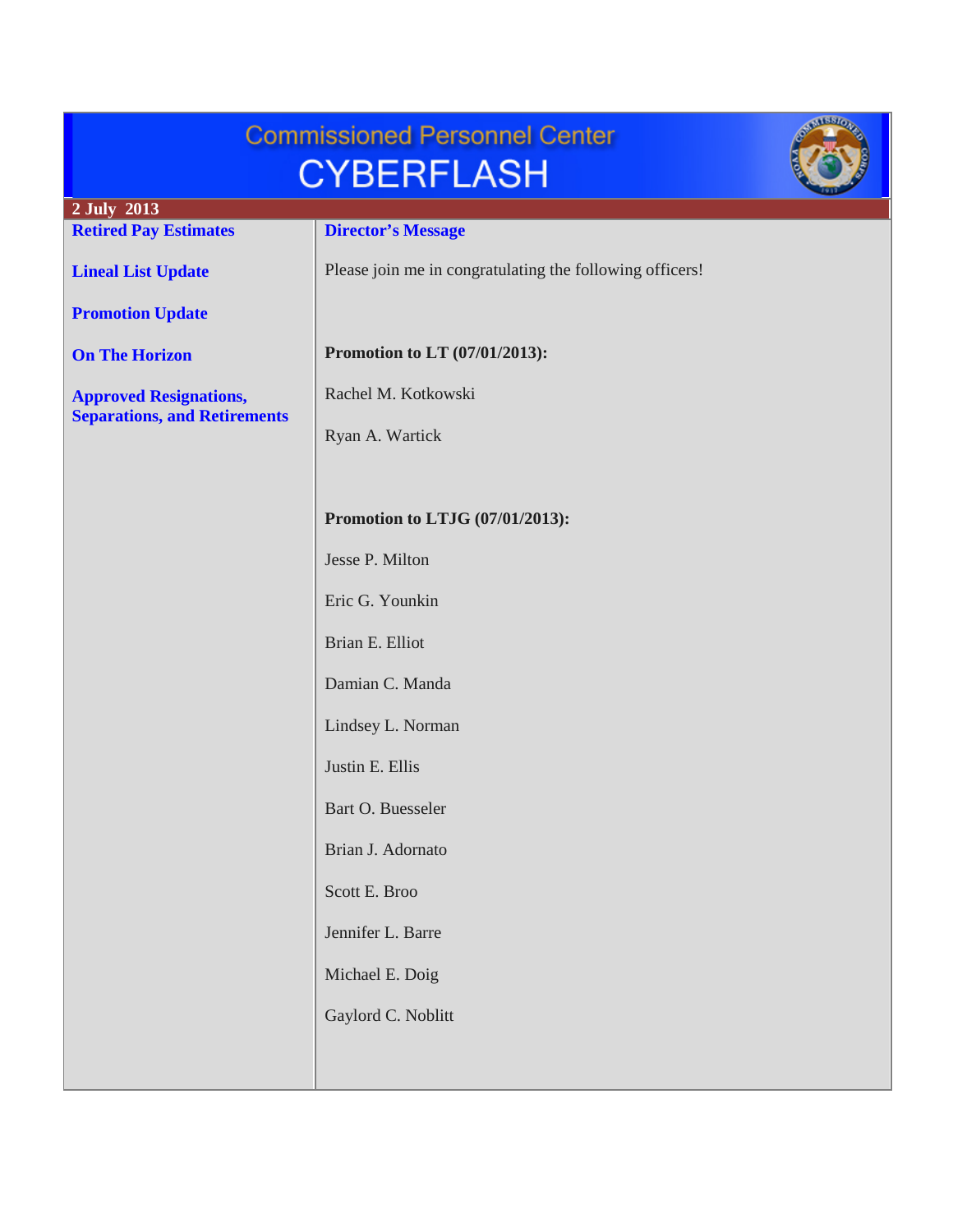### **Accepted for Initial Flight Training:**

Lieutenant (junior grade) Alexander G. Johnston

Ensign Richard C. de Triquet

Ensign Jason C. Clark

Ensign William J. Carrier, Jr.

tonek hande

**CAPT Anne K. Lynch, NOAA Director, Commissioned Personnel Center**

### <span id="page-1-0"></span>**Retired Pay Estimates**

The U.S. Coast Guard does not provide retired pay estimates. Estimates may be calculated by visiting the USCG Retirement Processing webpage at [http://www.uscg.mil/ppc/ras/retirementprocessing.asp.](http://www.uscg.mil/ppc/ras/retirementprocessing.asp) Clicking on "Active Duty Retirement" under Retired Pay Calculators will direct you to the U.S. Air Force retired pay calculator. Air Force ranks are used, however, this calculator is applicable to and used by all uniformed services. There are also links to information about the Survivor Benefit Plan and calculators for cost and annuity.

#### <span id="page-1-1"></span>**Lineal List Update**

The [Lineal List](http://www.corpscpc.noaa.gov/lineallist/2013lineallist/ll_07012013.pdf) has been updated for July and is posted on our website. Updates include the recent promotions and the approved final ranking for BOTC 121.

#### <span id="page-1-2"></span>**Promotion Update**

Thank you all for your patience in this process. The following packages are routing for clearance/approval:

BOTC 122 temporary appointment package and 1 promotion are at DOC for Secretary approval.

O-2 to O-5 promotion approval packages from April promotion boards are at NOAA HQ en route to DOC and President.

O-6 promotion approval package from April promotion board is at OGC for review, to be routed to NOAA HQ, DOC and President.

BOTC 119, 120, 121 permanent appointment packages are clearing CPC.